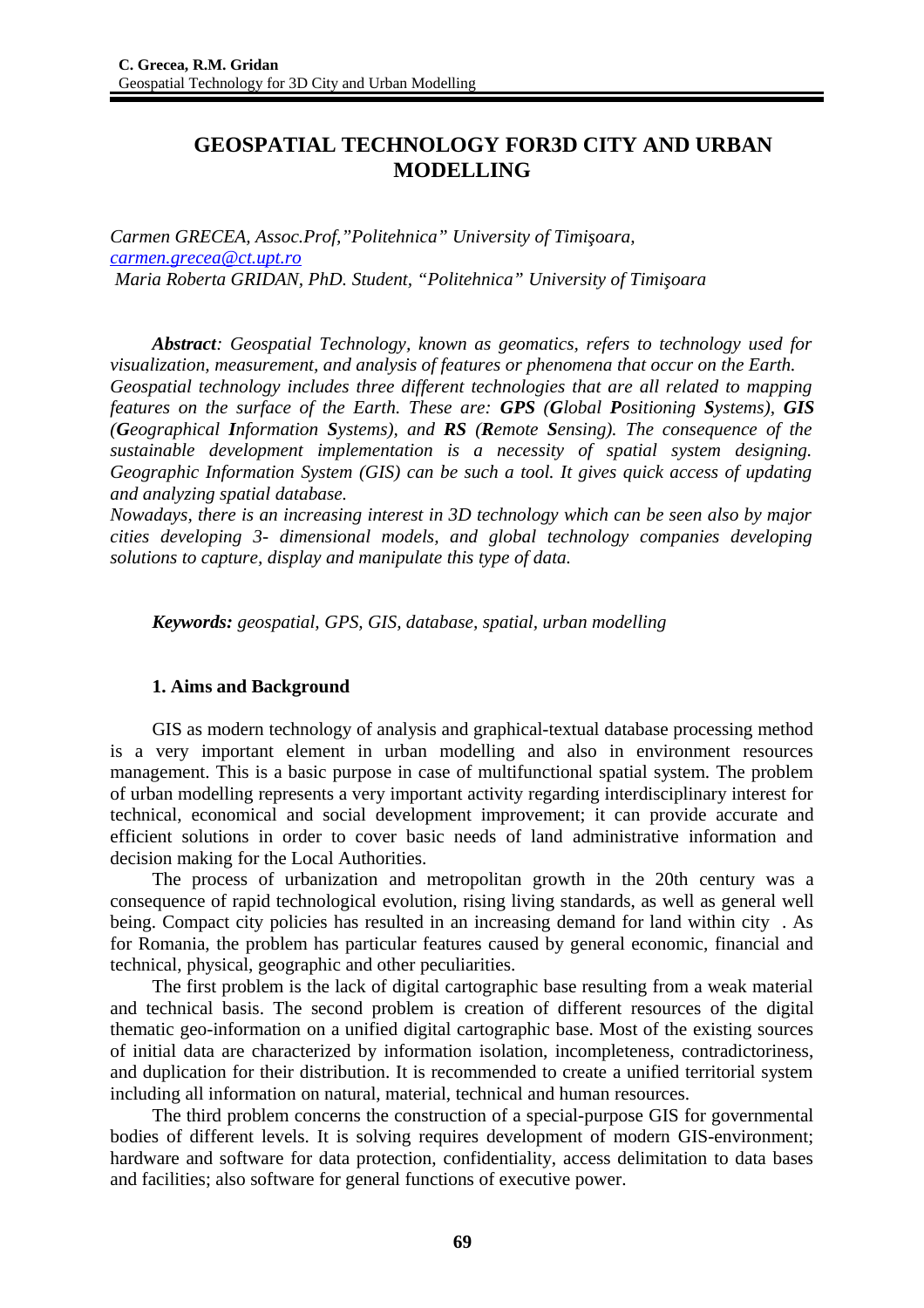#### **2. Problem Formulation**

The increased availability of high-resolution satellite images and aerial photography in support of detailed terrain surface elevation models assists urban planners and municipal managers to create a model and visualize the urban space in three dimensions.

3D visualization have a variety of applications in geography and urban studies. Accurate cartographic feature extraction, map updating, digital city models and 3D city models in urban areas are essential for many applications, such as mapping of buildings and their heights, simulation of new buildings, military operations, disaster management, updating and keeping cadastral databases current, and virtual reality. While they are generally used to simply visualize the built environment, there are early signs of them being used as 3D interfaces to more sophisticated simulation models.

With today's high-resolution Satellite sensors available at the <0.6m resolution it becomes more practical and economical to use Stereo Satellite Image data to generate <3m Digital Surface Models (DSMs) for areas located around the world without any requirements for Aerial Mapping permits, licenses or mapping in restrictive airspace.

Satellite imagery can greatly enhance a Geographical Information System mapping project. Imagery is a powerful visual aid and serves as a source of derivative information such as planimetrics and classification schemes. 3D models can be used as a user-friendly interface for querying the urban environment as a Geographical Information System(GIS) for Webbased information, for visualizing model results, and for accessing functional simulation models.

A general classification of 3D city models[5], based on their operational purposes, might be organized around four main types: 3D CAD (computer aided design) models of cities; Static 3D GIS (geographic information systems) models of cities; Navigable 3D GIS models of cities; 3D urban simulation model.

### • **3D CAD models of cities**

3D CAD models of cities are by far the most common example of 3D urban model, with several applications applied to many cities around the world.

Generally, these models depict cities or scenes from the built environment in three dimensions with varying degrees of attention to detail and artistic rendering. The models can be developed using standard CAD software packages such as 3D Studio Max, or programming languages such as C++ and VRML (virtual reality modelling language). *3D CAD* models are often delivered as animations, static screenshots, and navigable VRML environments. Models may be navigated by the user or may be static. The applications to which these models are used are diverse, ranging from advertising and promotion to design review and public outreach.

## • **Static 3D GIS models of cities**

3D GIS models are identical, in many cases, to the CAD models. In many cases they are generated using the same software and delivered via the same media. The difference is in functionality.

While the CAD model offered no functionality to the user, the incorporation of a geographic information system (GIS) underpinning a CAD display model enables users to perform spatial queries of the buildings and built space depicted in the model environment. A GIS, essentially, acts as a spatial database with a graphical interface for performing queries,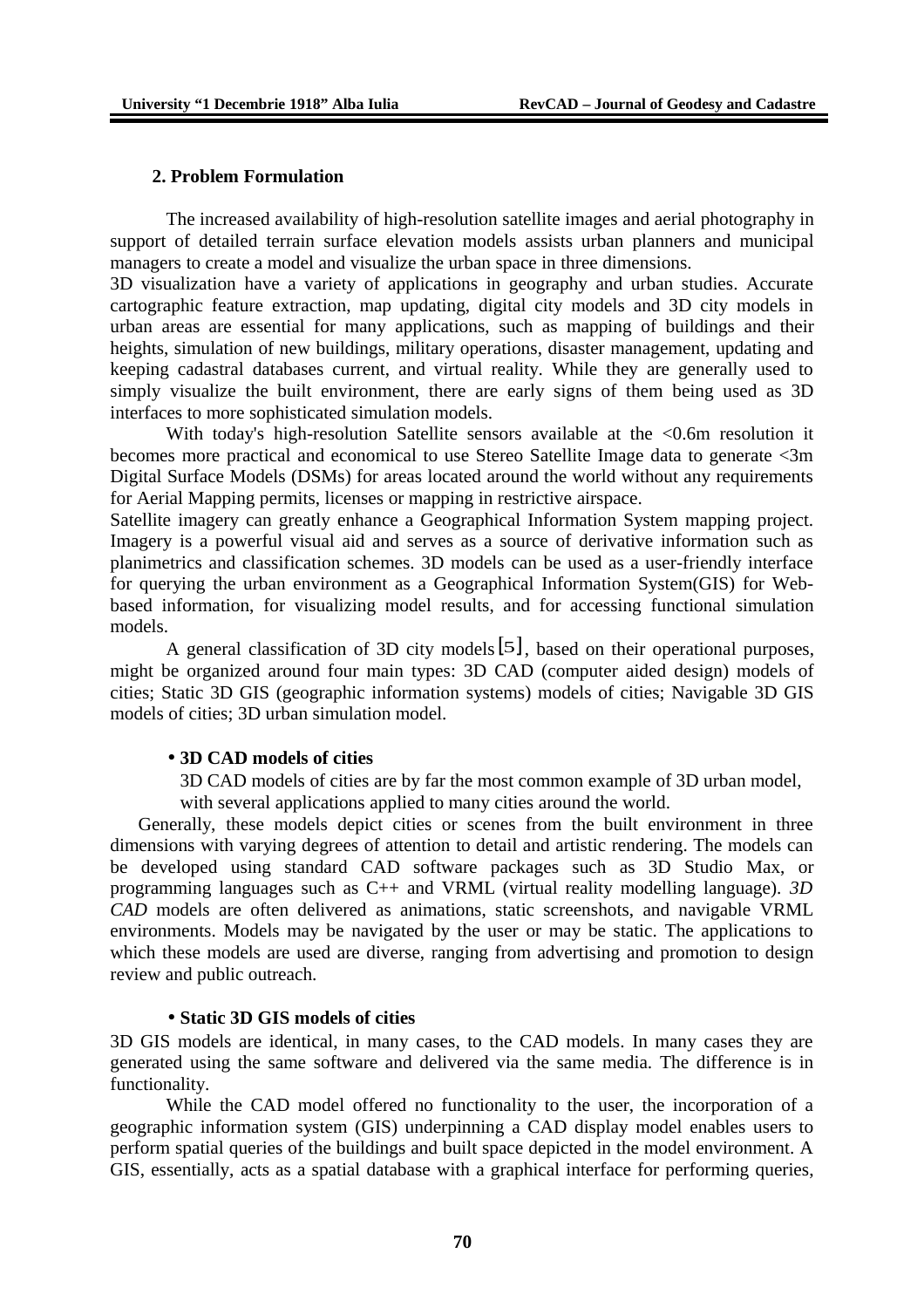operations, and manipulations on data in a spatial plane. *3D GIS* models introduce that functionality (if available data permits) to the CAD model. Users can query the built environment and have the results displayed visually and interactively in three dimensions on the screen. For example, a user might wish to find out where available office space fitting several price, situation, and structural characteristics lies within a downtown district of a major city.



Fig.1 Static 3D GIS models of cities

# • **Navigable 3D GIS models of cities**

3D city models are increasingly considered as important resources for municipal planning and decision-making.

An important aspect of cities is the navigable space within them. There is a need for 3D city models to incorporate topologically connected navigable spaces, in which space internal to buildings is topologically connected to space outside buildings and in which the terrain is part of this navigable space rather than a simple surface upon which buildings are placed.

Navigable space in cities can be considered to be a set of topologically-connected discrete spaces, juxtaposed in three-dimensional space. Access to these spaces is governed mostly by the geometry of these spaces.

Such navigable details of space in cities are difficult to obtain, but some of the generalpurpose semantically-rich 3D city models may provide opportunities for obtaining this information.



Fig.2 Navigable *3D GIS* model, Bucuresti-Romania [13]

# • **3D urban simulation models**

In recent years, significant advances have been made in the development of intelligent 3D models of the built environment. Our days technology enables us to render visually stunning and richly detailed simulations of urban environments in a manner that renders an ease of interaction and understanding that is not currently present in many simulation models.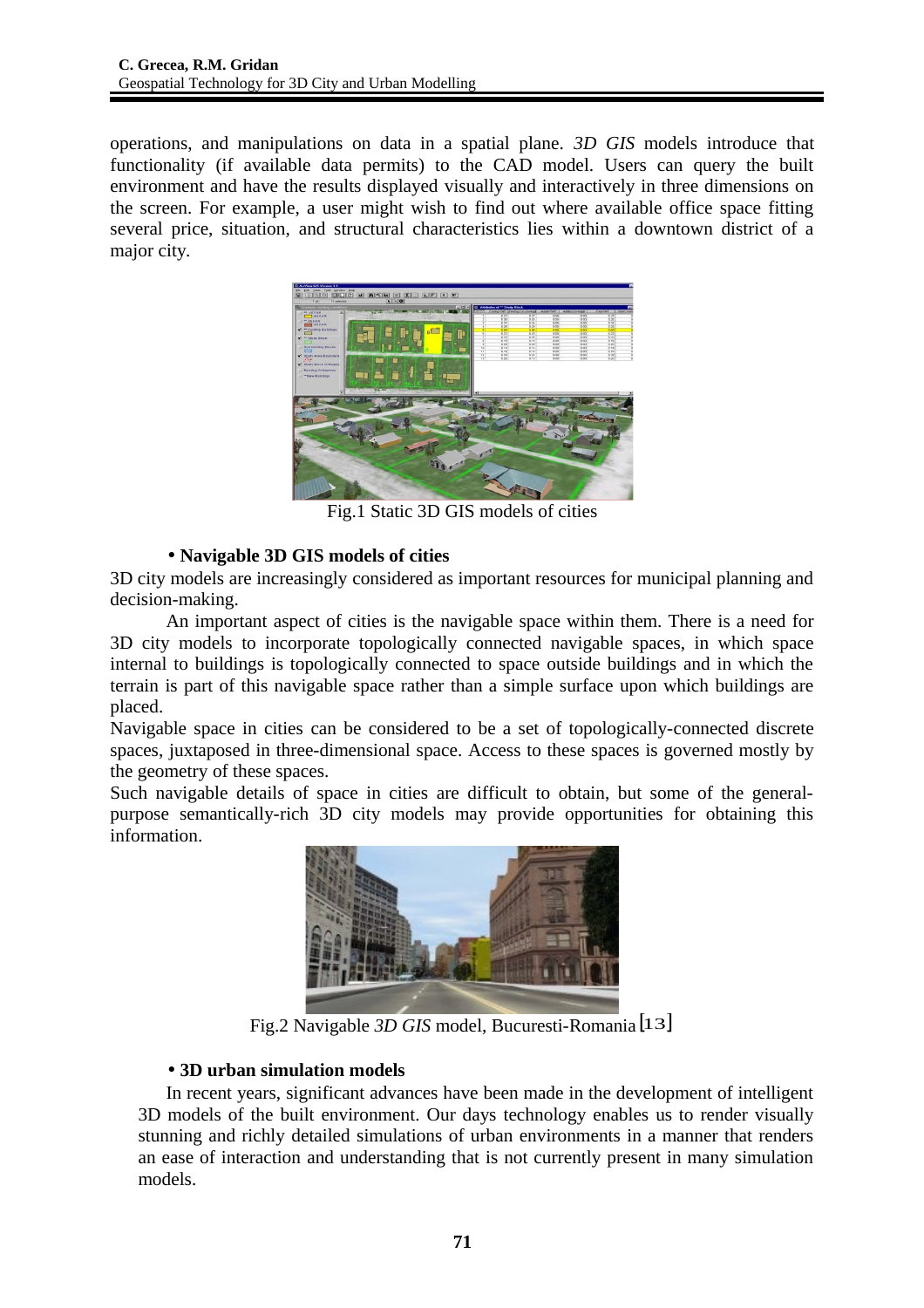

Fig.3 Simulation model

## **3. Problem Solution**

"Geospatial technology includes three different technologies that are all related to mapping features on the surface of the Earth. These are: **GPS** (**G**lobal **P**ositioning **S**ystems), **GIS** (**G**eographical **I**nformation **S**ystems), and **RS** (**R**emote **S**ensing).

## *Satellite Positioning Systems-GPS*

Lately, positional science has been adding space-based telemetry techniques to obtain ground coordinates. These new passive and active space-based measurement systems are changing the very nature of positional science to one that can give precise coordinates very quickly for any ground position. Satellite positioning systems have one thing in common – receiver hard-ware has to be taken to every field location to be mapped. There are currently three operational satellite positioning systems available for land management coordinate determination activities:

- $\checkmark$  ARGOS Data Collection and Location System, which has been used to identify and locate some natural resource phenomena.
- $\checkmark$  TRANSIT Satellite Positioning System, which was developed for the U.S.Navy Navigation Satellite System. Is a passive system requiring a ground receiver for the user, the TRANSIT satellite, satellite tracking and control facilities.
- $\checkmark$  GLOBAL POSITIONING SYSTEM (GPS), designed to provide worldwide, all weather, 24 hours/day instantaneous geographic positioning and time information.

The Global Positioning System (GPS) is the only fully functional Global Navigation Satellite Systems (GNSS). Using a [constellation](http://en.wikipedia.org/wiki/Satellite_constellation) of at least 32 Medium Earth Orbit [satellites](http://en.wikipedia.org/wiki/Satellite) that transmit precise [microwave](http://en.wikipedia.org/wiki/Microwave) signals, the system enables a GPS [receiver](http://en.wikipedia.org/wiki/Receiver_(radio)) to determine its [location,](http://en.wikipedia.org/wiki/Geographic_location) speed, direction, and time. The technology collects and processes signals from GPS satellites in orbit around the earth to determine the location of points of interest on the ground.

The typical nominal accuracy for dual-frequency systems is 1 centimeter  $\pm$  2 parts-permillion (ppm) horizontally and 2 centimeters  $\pm$  2 ppm vertically.

## *Geographic Information System -GIS*

Geographic Information System, or GIS is technology that offers a radically different way in which we produce and use the maps required to manage our communities and industries. GIS is a computer system capable of capturing, storing, analyzing, and displaying geographically referenced information; that is, data identified according to location. Specialists also define a GIS as including the procedures, operating personnel, and spatial data that go into the system. A GIS creates intelligent super maps through which sophisticated planning and analysis can be performed at the touch of a button.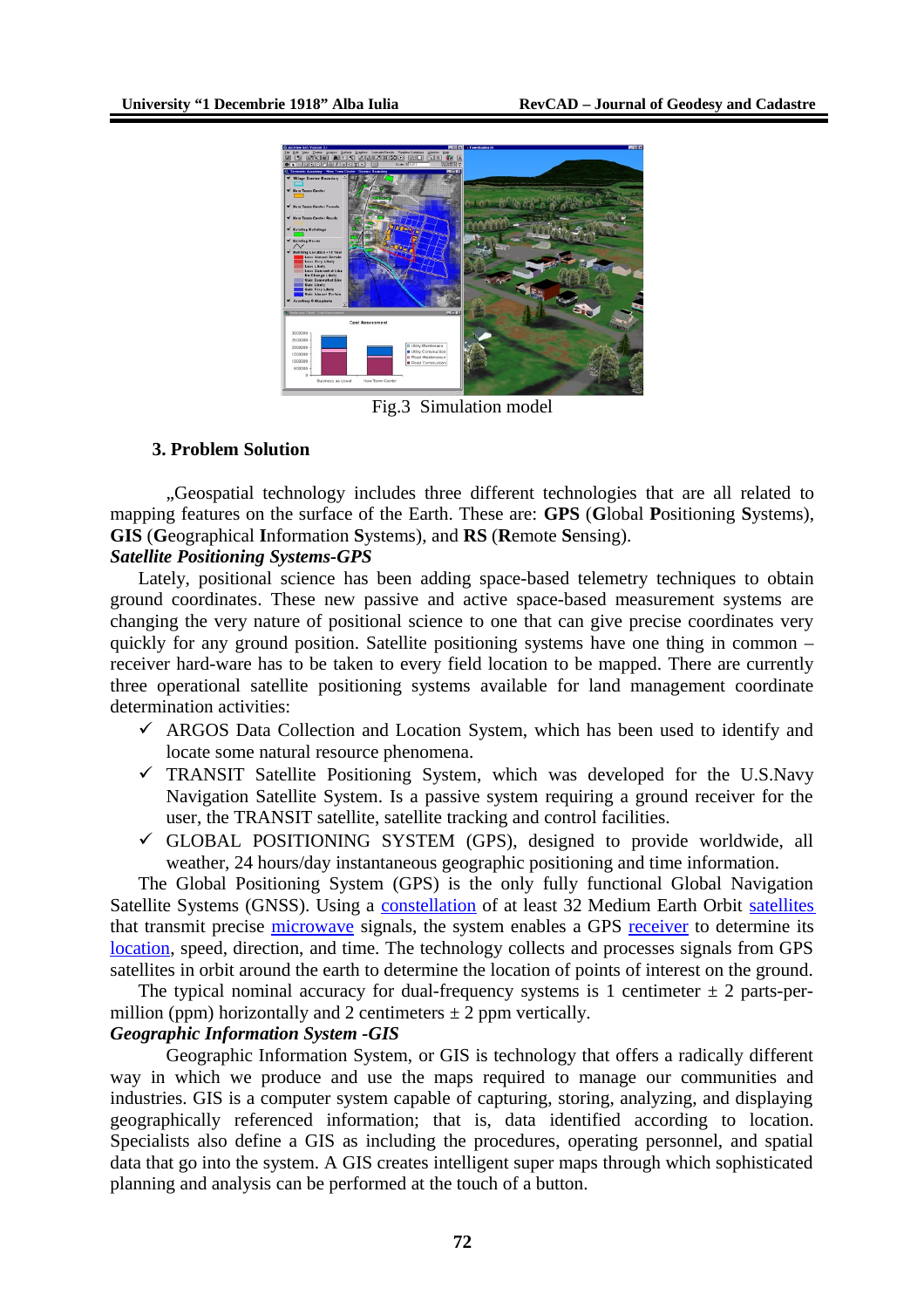Geographic information system technology can be used for scientific investigations, natural resource management and mining, government, environmental impact, urban planning, law enforcement, route planning, and natural hazards.

The key advantage to GIS is the ability to share maps. National and local agencies, along with utility companies, which create their own respective maps, can, for example, share maps with each other. This not only saves money, but provides the ability to create hundreds of new maps, many of which never existed before, for minimal cost.

## **Geographic Information System (GIS) is an assembly of people, equipment (hardware), programs (software), algorithms and procedures (methods) which ensure the processing, management, manipulation, analysis, modelling and visualization of spatial data in view of solving some complex problems regarding planning and territory management** [1]**.**

Transformation of the present informational system into database system supposes the organization of all information into separate files, which are closely, related one to another Designing a dynamic framework for planning and development, based on spatial information like Geographic Information System (GIS), can be created the master plan of any populated area.

The Master Plan is part of a larger process implying the use of Geographic Information Systems in order to develop an urban quarter. In this sense, the Master Plan is much more than a document for spatial development orientation; it is, above all, *a strategic vision of the city* based on directive principles that make a coherent combination of respect for natural balances, economic efficiency, market forces and social equity.

## *Remote Sensing*

Satellite Imaging Technology (Remote Sensing) has led the way to the development of hyperspectral and multispectral sensors around the world, a tool that can be used to map specific materials by detecting specific chemical and material bonds from satellite and airborne sensors. Multispectral data acquired in space and by airborne sensors have been utilized extensively for the past many years in research projects dealing with such diverse problems as land cover and topographic mapping, physical and biological oceanography, and archaeology.

Research has expanded to include analysis of hyperspectral data acquired simultaneously in tens to hundreds of narrow channels. New algorithms have been developed both to exploit the spectral information of these sensors and to better deal with the computational demands of these enormous data sets. It is an excellent tool for environmental assesments, mineral mapping and land cover mapping, wildlife habitat monitoring and general land management studies.

Multispectral imaging often can include large data sets and require specialized processing methods. Hyperspectral data sets are generally composed of about 100 to 200 spectral bands of relatively narrow bandwidths (5-10 nm), whereas, multispectral data sets are usually composed of about 5 to 10 bands of relatively large bandwidths (70-400 nm).

At present, considerable development of GIS-technologies and GIS-complexes are carried out in Romania and there is a good basis to create own

standards for the Geographic Information System, especially for governmental and regional authorities.

# **4. Conclusions**

Much of the information the decision-makers have to take into account has a dynamic quality; the information changes continuously in time and space.